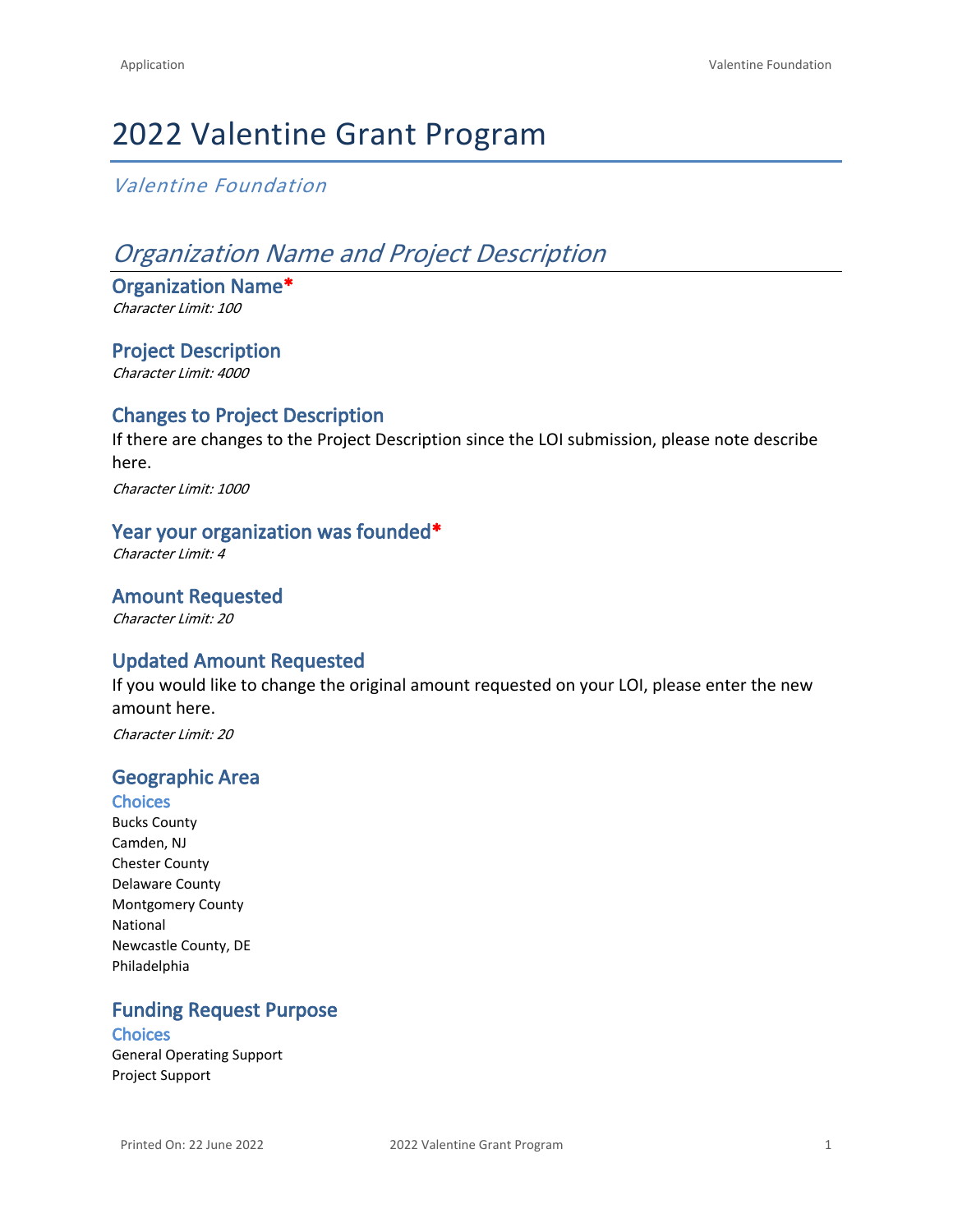#### **Social Change Indicator**

[Click Here](http://www.valentinefoundation.org/wp-content/uploads/2013/01/socialChangeMatrix.pdf) to read about the Social Change Indicators:

#### **Choices**

Shift in Engagement Shift in Definition Shift in Policy Current Position Maintained

#### **Overall budget for your organization\***

*Character Limit: 20*

#### **Age Group Your Organization Serves\***

#### **Choices**

Children 0-11 Adolescents 12-18 Young Adults 19-25 Adults 26-64 Seniors 65 and up

#### **Budget for your program**

If applying for program funding

*Character Limit: 20*

### **Are you also applying for a grant from the Leadership Fund?\***

**Choices** Yes No

# *Organization Information*

# **Organization Budget\***

Upload your organization budget or use the [budget template](http://www.valentinefoundation.org/wp-content/uploads/2014/02/Copy-of-organization-budget-Valentine.xls).

*File Size Limit: 3 MB*

#### **Board of Directors and Executive Staff\***

List or upload file of Board of Directors and Executive Staff, with names and titles.

*Character Limit: 10000 | File Size Limit: 3 MB*

### **Racial and Gender Demographics of Organization's Leadership\***

Is the leadership of your organization reflective of the diversity of the community you serve? If yes, how? If no, what proactive steps are you taking to be more reflective of the diversity of the community going forward?

*Character Limit: 1000*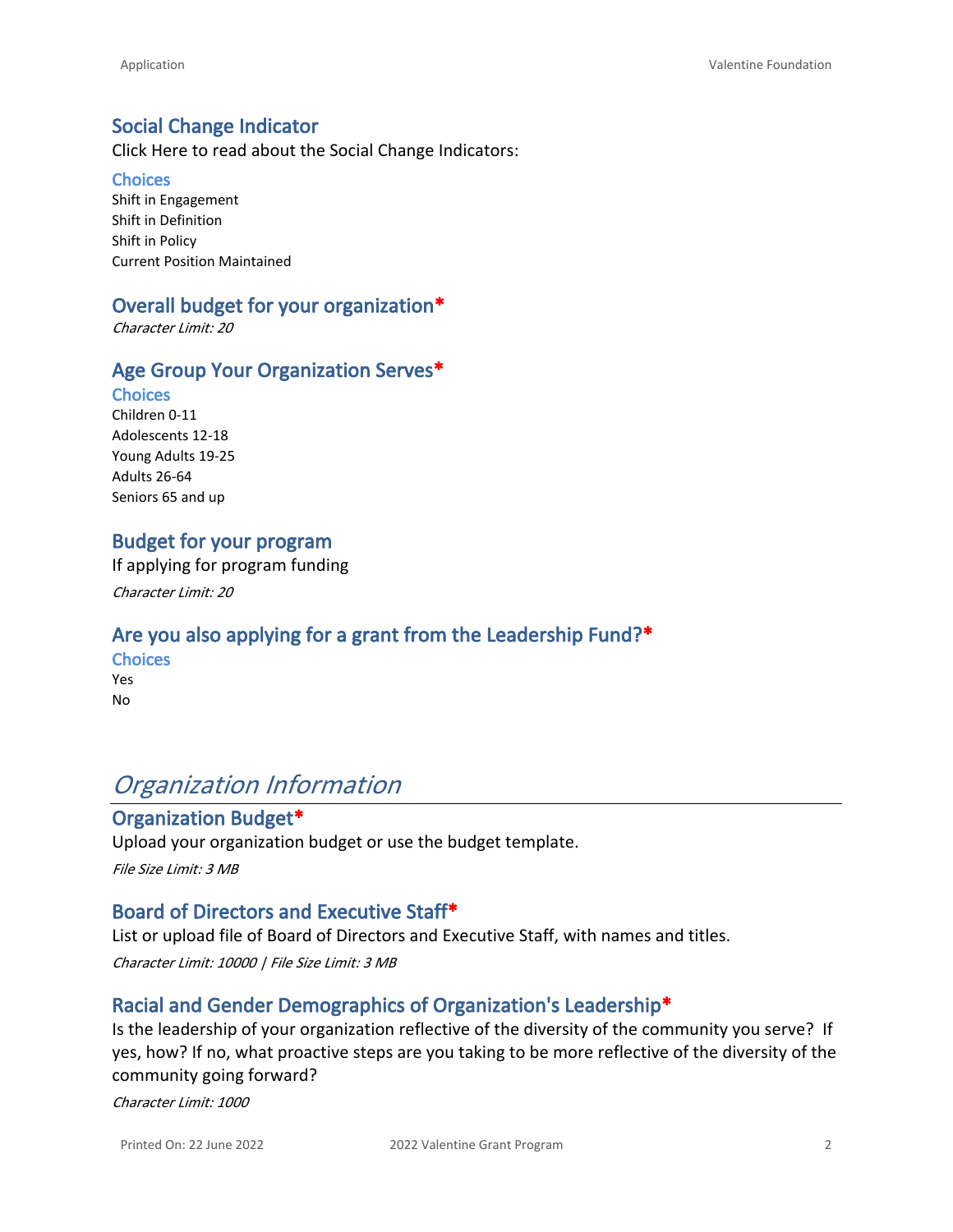#### **Racial and Gender Demographics of Organization's Board\***

Is your organization's Board reflective of the diversity of the community you serve? If yes, how? If no, what proactive steps are you taking to be more reflective of the diversity of the community going forward?

*Character Limit: 1000*

#### **Do any program participants, past or present, serve on your board?\***

**Choices** Yes No

#### **If you answered "Yes" above, please explain.**

*Character Limit: 500*

#### **List your organizations major funding sources\***

*Character Limit: 1000*

#### **Funding request for single or multi-year**

Funding can be requested for up to three years. First time applicants are NOT eligible for multiyear funding.

#### **Choices**

Single year Two Years Three years

#### **Funding request update**

If you would like to change the funding request, please indicate here.

**Choices** Single Year Two Years Three Years

#### **Financial Statement\***

Attach a copy of your most recent Audited Financial Statement or internally prepared Financial Statement.

*File Size Limit: 5 MB*